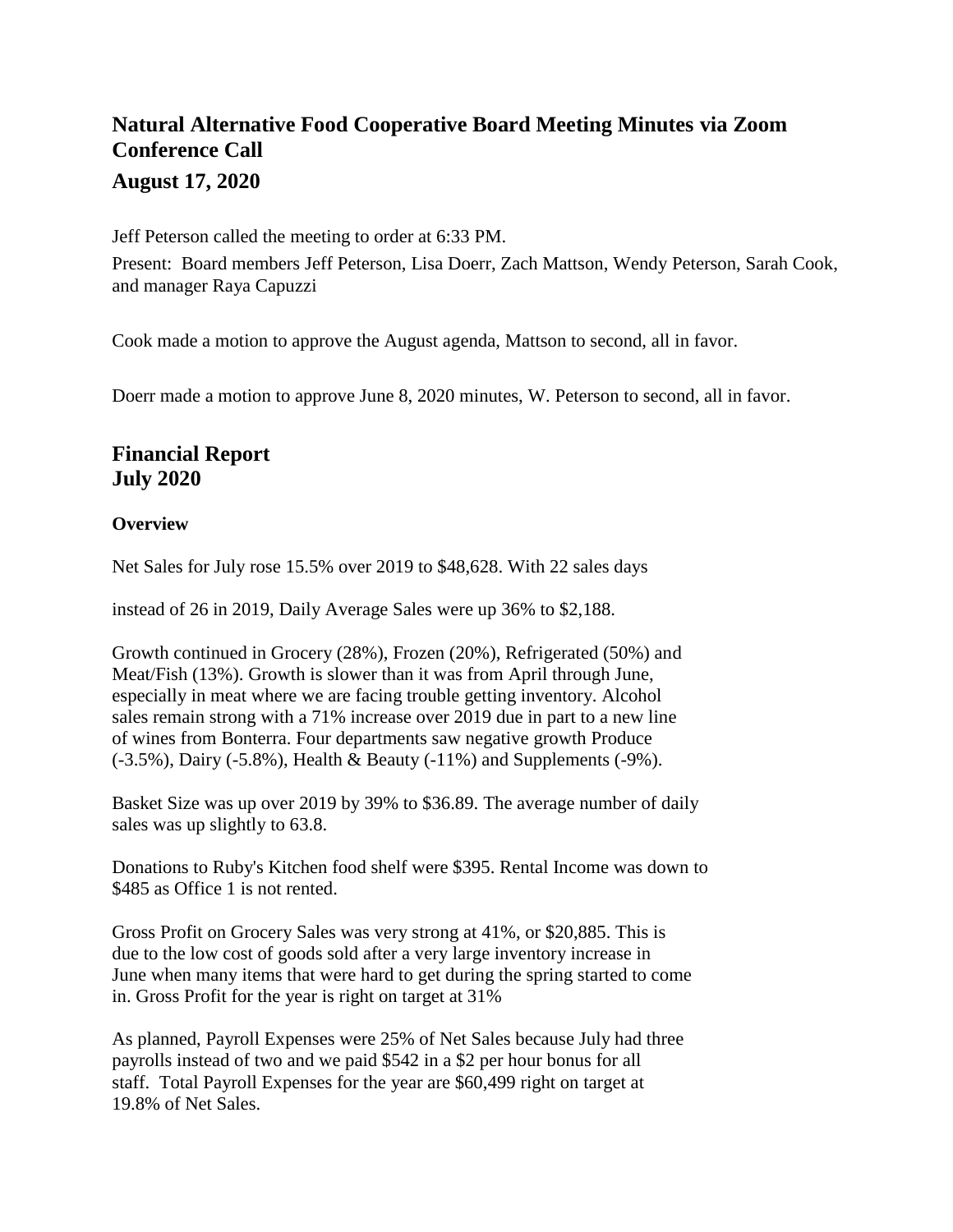Net Ordinary Income for July was \$4,422. After Depreciation and Other Income, Net Income was \$3,901 up from \$34 in 2019. Net Income through July is \$1,807 down slightly from \$2,016 in 2019.

Our Balance Sheet remains strong with all Accounts Payable current.

Year to Date Profit/Loss (YTD)

Net Sales 2020 YTD: \$305,001 Net Sales 2019 YTD: \$263,093 Increase: \$41,908 or 15.93%

Net Income 2020 YTD: \$1,807 Net Income 2019 YTD: \$2,016 Decrease: \$209 or 10.7%

Mattson made a motion to approve July 2020 financials. Cook seconded, all in favor.

## **Manager Report**

Staff is doing an amazing job working together and rising above any complications that comes their way!

### **Staffing**

#### **Need 2 more people over 21.**

Steph Jones is on an indefinite leave of absence. The young employees will be returning to school soon. I have one person interested to interview at the end of August. Looking for another lovely individual to shine in our Co-op! Spread the word!!

#### **Grab n Go**

Taking off quite nicely. Our sandwiches are starting to sell out before due date and we introduced some salads that are going well. Farm Table has become very steady and is still coming up with fun things to introduce to our Grab N Go. Overall, going well.

### **Sales**

**June 2020-** Avg \$2,004/day. Up 9% from last year. We used 38.22 less hours in 2020 than 2019.

**July 2020-** Avg. \$2191.15/day. Up 12% from 2019. We used 32.22 less hours in 2020 than 2019.

**Suppliers** - UNFI still out of about 30% to 50% of ordered items. But they are coming in more quickly than before so out of stocks typically don't last long.

### **Operations**

- Seals on cooler doors need to be replaced. Will be contacting Benedicts to get this repair done. *Completed*
- Ron tinkered with the toilet and it seems to be operating smoothly again. *Completed*
- Ron and Lisa are looking into replacing the faucet on the 3 sink tub as it is too long for the middle sink. *Pending*
- No current big projects on the list so we should be simply maintaining in August. Fingers crossed!